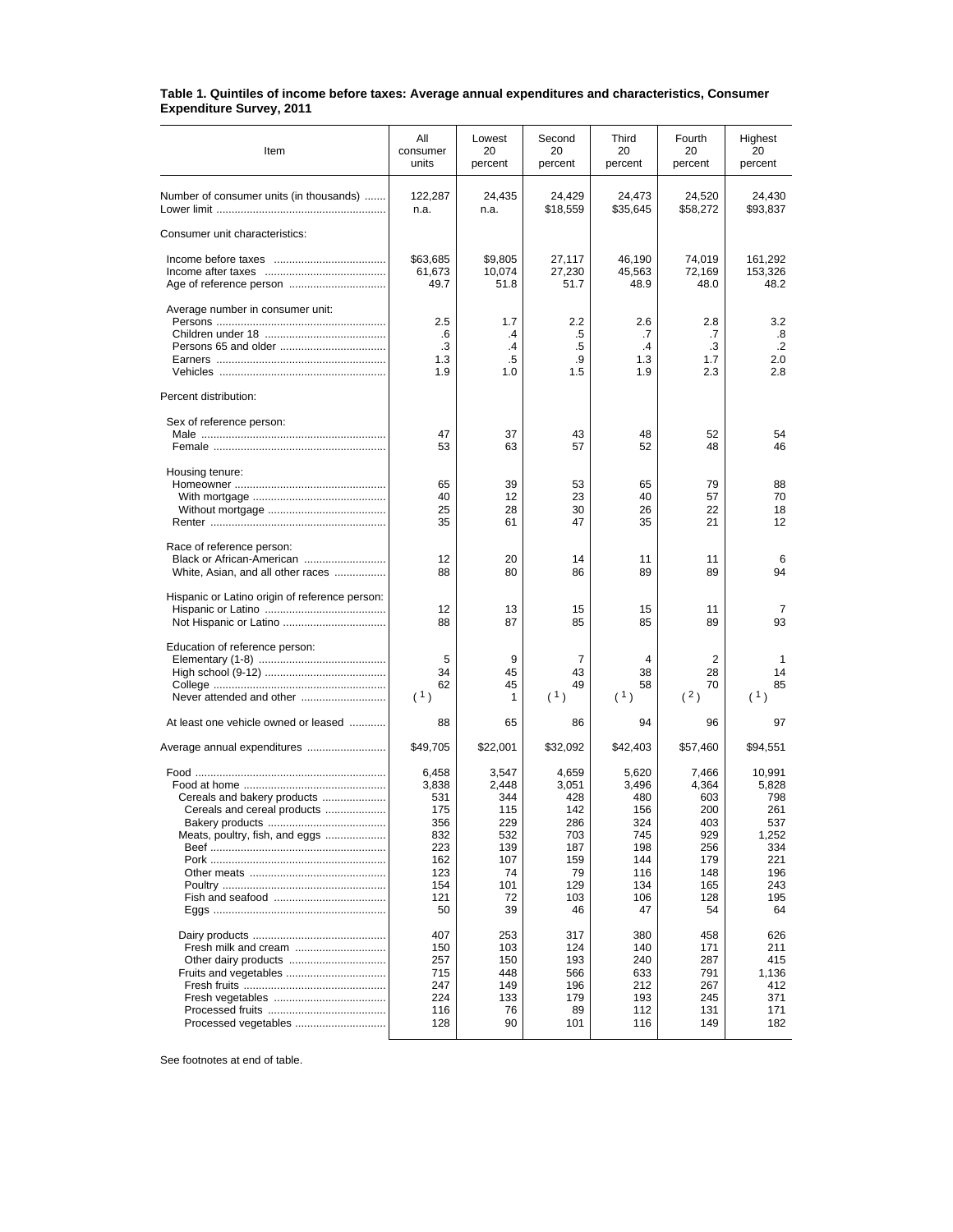## **Table 1. Quintiles of income before taxes: Average annual expenditures and characteristics, Consumer Expenditure Survey, 2011 — Continued**

|                                        | Αll        |              |              |             | Fourth  |               |
|----------------------------------------|------------|--------------|--------------|-------------|---------|---------------|
| Item                                   | consumer   | Lowest<br>20 | Second<br>20 | Third<br>20 | 20      | Highest<br>20 |
|                                        | units      | percent      | percent      | percent     | percent | percent       |
|                                        |            |              |              |             |         |               |
|                                        | \$1,353    | \$871        | \$1,038      | \$1,257     | \$1,582 | \$2,015       |
|                                        | 144        | 91           | 110          | 130         | 175     | 216           |
|                                        | 110        | 80           | 89           | 112         | 125     | 143           |
| Miscellaneous foods                    | 690        | 452          | 528          | 632         | 808     | 1,032         |
|                                        | 361        | 236          | 285          | 348         | 422     | 514           |
| Food prepared by consumer unit on      |            |              |              |             |         |               |
|                                        | 48         | 12           | 26           | 36          | 53      | 110           |
|                                        | 2,620      | 1,099        | 1,608        | 2,125       | 3,103   | 5,163         |
|                                        | 456        | 170          | 265          | 324         | 528     | 994           |
|                                        | 16,803     | 8,771        | 12,136       | 14,944      | 18,840  | 29,321        |
|                                        | 9,825      | 5,159        | 6,969        | 8,611       | 10,815  | 17,572        |
|                                        | 6,148      | 1,638        | 2,957        | 4,819       | 7,635   | 13,688        |
| Mortgage interest and charges          | 3,184      | 603          | 1,154        | 2,438       | 4,250   | 7,472         |
|                                        | 1,845      | 625          | 1,044        | 1,462       | 2,112   | 3,979         |
| Maintenance, repairs, insurance, other |            |              |              |             |         |               |
|                                        | 1,120      | 410          | 758          | 919         | 1,274   | 2,237         |
|                                        | 3,029      | 3,324        | 3,758        | 3,436       | 2,585   | 2,046         |
|                                        | 648        | 197          | 255          | 356         | 594     | 1,839         |
|                                        |            |              |              |             |         |               |
| Utilities, fuels, and public services  | 3,727      | 2,284        | 3,072        | 3,687       | 4,280   | 5,309         |
|                                        | 420        | 243          | 338          | 386         | 472     | 659           |
|                                        | 1,423      | 985          | 1,234        | 1,429       | 1,603   | 1,863         |
| Fuel oil and other fuels               | 157        | 85           | 119          | 140         | 170     | 270           |
|                                        | 1,226      | 681          | 982          | 1,252       | 1,459   | 1,757         |
| Water and other public services        | 501        | 290          | 399          | 479         | 575     | 760           |
|                                        | 1,122      | 430          | 718          | 829         | 1,223   | 2.411         |
|                                        | 398<br>724 | 125          | 242          | 221         | 463     | 939           |
| Other household expenses               |            | 305          | 475          | 608         | 760     | 1,472         |
| Housekeeping supplies                  | 615        | 344          | 440          | 542         | 694     | 1,052         |
| Laundry and cleaning supplies          | 145        | 98           | 119          | 138         | 167     | 203           |
|                                        | 340        | 174          | 240          | 286         | 379     | 619           |
|                                        | 130        | 72           | 82           | 118         | 147     | 231           |
| Household furnishings and equipment    | 1,514      | 553          | 936          | 1,275       | 1,828   | 2,976         |
|                                        | 109        | 52           | 67           | 96          | 126     | 204           |
|                                        | 358        | 146          | 190          | 265         | 371     | 818           |
|                                        | 20         | 7            | 5            | 9           | 16      | 63            |
|                                        | 194        | 72           | 106          | 167         | 262     | 362           |
| Small appliances, miscellaneous        |            |              |              |             |         |               |
| Miscellaneous household equipment      | 89<br>744  | 37           | 63           | 67<br>671   | 97      | 183           |
|                                        |            | 239          | 506          |             | 955     | 1,346         |
|                                        | 1,740      | 850          | 1,140        | 1,453       | 1,988   | 3,266         |
|                                        | 404        | 184          | 242          | 372         | 446     | 774           |
|                                        | 324        | 150          | 188          | 289         | 365     | 629           |
|                                        | 80         | 34           | 54           | 83          | 81      | 145           |
|                                        | 721        | 337          | 449          | 591         | 872     | 1,357         |
|                                        | 604        | 287          | 368          | 489         | 720     | 1,154         |
|                                        | 117        | 50           | 80           | 102         | 152     | 203           |
|                                        | 68         | 43           | 39           | 73          | 87      | 98            |
| Other apparel products and services    | 321        | 178          | 264          | 252         | 352     | 559<br>478    |
|                                        | 226        | 108          | 146          | 165         | 231     |               |
|                                        | 8,293      | 3,256        | 5,142        | 7,592       | 10,205  | 15,264        |
| Vehicle purchases (net outlay)         | 2,669      | 827          | 1,358        | 2,208       | 3,392   | 5,557         |
|                                        | 1,265      | 301          | 449          | 748         | 1,580   | 3,248         |
|                                        | 1,339      | 512          | 897          | 1.405       | 1,773   | 2,106         |
|                                        | 64         | $3_{14}$     | $3_{12}$     | 54          | 39      | 202           |
|                                        | 2,655      | 1,227        | 1,981        | 2,694       | 3,295   | 4,073         |
|                                        |            |              |              |             |         |               |

See footnotes at end of table.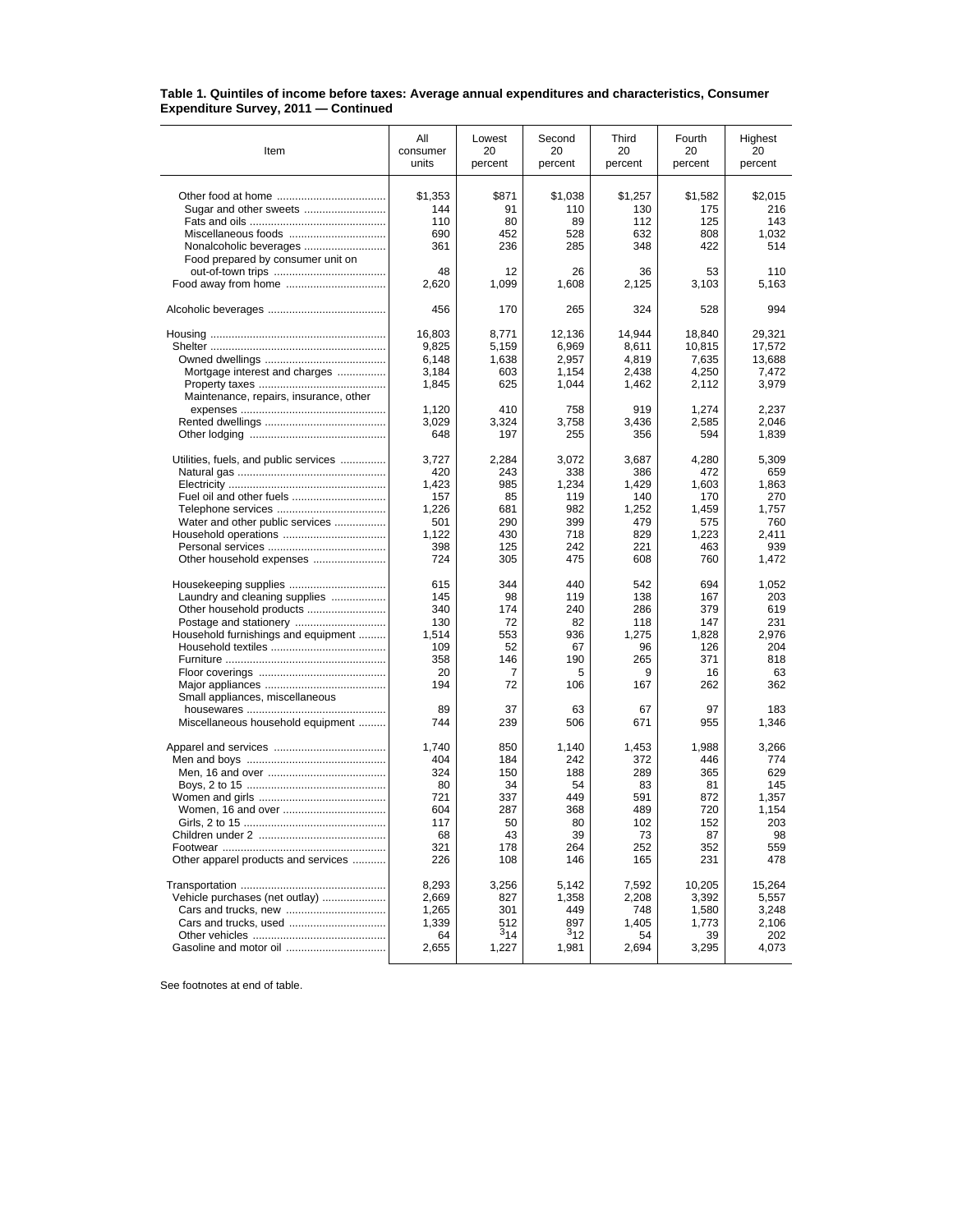## **Table 1. Quintiles of income before taxes: Average annual expenditures and characteristics, Consumer Expenditure Survey, 2011 — Continued**

| Item                                                                                                 | All<br>consumer<br>units            | Lowest<br>20<br>percent          | Second<br>20<br>percent            | Third<br>20<br>percent              | Fourth<br>20<br>percent             | Highest<br>20<br>percent              |
|------------------------------------------------------------------------------------------------------|-------------------------------------|----------------------------------|------------------------------------|-------------------------------------|-------------------------------------|---------------------------------------|
| Maintenance and repairs<br>Vehicle rental, leases, licenses, and other                               | \$2,454<br>233<br>805<br>983        | \$1,020<br>45<br>315<br>522      | \$1,599<br>119<br>526<br>714       | \$2,322<br>228<br>739<br>992        | \$3,043<br>325<br>1,017<br>1,236    | \$4,281<br>447<br>1,427<br>1,451      |
| Public and other transportation                                                                      | 433<br>516                          | 139<br>182                       | 240<br>204                         | 363<br>367                          | 466<br>475                          | 956<br>1,352                          |
|                                                                                                      | 3,313<br>1,922<br>768<br>489<br>134 | 1,489<br>875<br>275<br>278<br>62 | 2.611<br>1,613<br>495<br>418<br>85 | 3,319<br>1,951<br>756<br>496<br>117 | 3,994<br>2,360<br>939<br>532<br>162 | 5,149<br>2,811<br>1,373<br>722<br>244 |
| Audio and visual equipment and services<br>Pets, toys, hobbies, and playground                       | 2,572<br>594<br>977                 | 981<br>145<br>522                | 1,622<br>205<br>744                | 2,121<br>379<br>914                 | 3,107<br>613<br>1,188               | 5,027<br>1,629<br>1,515               |
| Other entertainment supplies, equipment,                                                             | 631                                 | 255                              | 449                                | 575                                 | 768                                 | 1,106                                 |
|                                                                                                      | 370                                 | 59                               | 224                                | 253                                 | 538                                 | 778                                   |
| Personal care products and services                                                                  | 634                                 | 270                              | 408                                | 549                                 | 742                                 | 1,202                                 |
|                                                                                                      | 115                                 | 50                               | 72                                 | 101                                 | 135                                 | 219                                   |
|                                                                                                      | 1.051                               | 807                              | 474                                | 562                                 | 827                                 | 2,585                                 |
| Tobacco products and smoking supplies                                                                | 351                                 | 316                              | 359                                | 409                                 | 403                                 | 266                                   |
|                                                                                                      | 775                                 | 385                              | 579                                | 593                                 | 883                                 | 1,434                                 |
|                                                                                                      | 1,721                               | 687                              | 931                                | 1,311                               | 1,910                               | 3,766                                 |
| Personal insurance and pensions<br>Life and other personal insurance<br>Pensions and Social Security | 5,424<br>317<br>5,106               | 422<br>81<br>341                 | 1,693<br>218<br>1,474              | 3,505<br>217<br>3,288               | 6,431<br>353<br>6,078               | 15,068<br>717<br>14,351               |
| Sources of income and personal taxes:                                                                |                                     |                                  |                                    |                                     |                                     |                                       |
| Social Security, private and government                                                              | 63,685<br>49,805<br>3,269           | 9,805<br>3,525<br>-929           | 27,117<br>15,739<br>672            | 46,190<br>33,625<br>1,453           | 74,019<br>61,027<br>2,391           | 161,292<br>135,103<br>12,763          |
| Interest, dividends, rental income, other                                                            | 7,648                               | 4,890                            | 8,475                              | 8,779                               | 8,119                               | 7,976                                 |
|                                                                                                      | 1,281                               | 100                              | 326                                | 745                                 | 1,105                               | 4,132                                 |
| Unemployment and workers' compensation,                                                              | 579                                 | 286                              | 607                                | 675                                 | 721                                 | 606                                   |
| Public assistance, supplemental security<br>Regular contributions for support                        | 520<br>364<br>218                   | 1,172<br>382<br>379              | 719<br>368<br>212                  | 400<br>339<br>175                   | 227<br>292<br>136                   | 85<br>440<br>187                      |
| Personal taxes (missing values not imputed)<br>State and local income taxes                          | 2.012<br>1,370<br>505<br>136        | -270<br>-300<br>$-10$<br>40      | -112<br>-265<br>66<br>86           | 628<br>293<br>234<br>101            | 1,850<br>1,153<br>552<br>145        | 7,966<br>5,973<br>1,685<br>308        |
|                                                                                                      | 61,673                              | 10,074                           | 27,230                             | 45,563                              | 72,169                              | 153,326                               |

See footnotes at end of table.